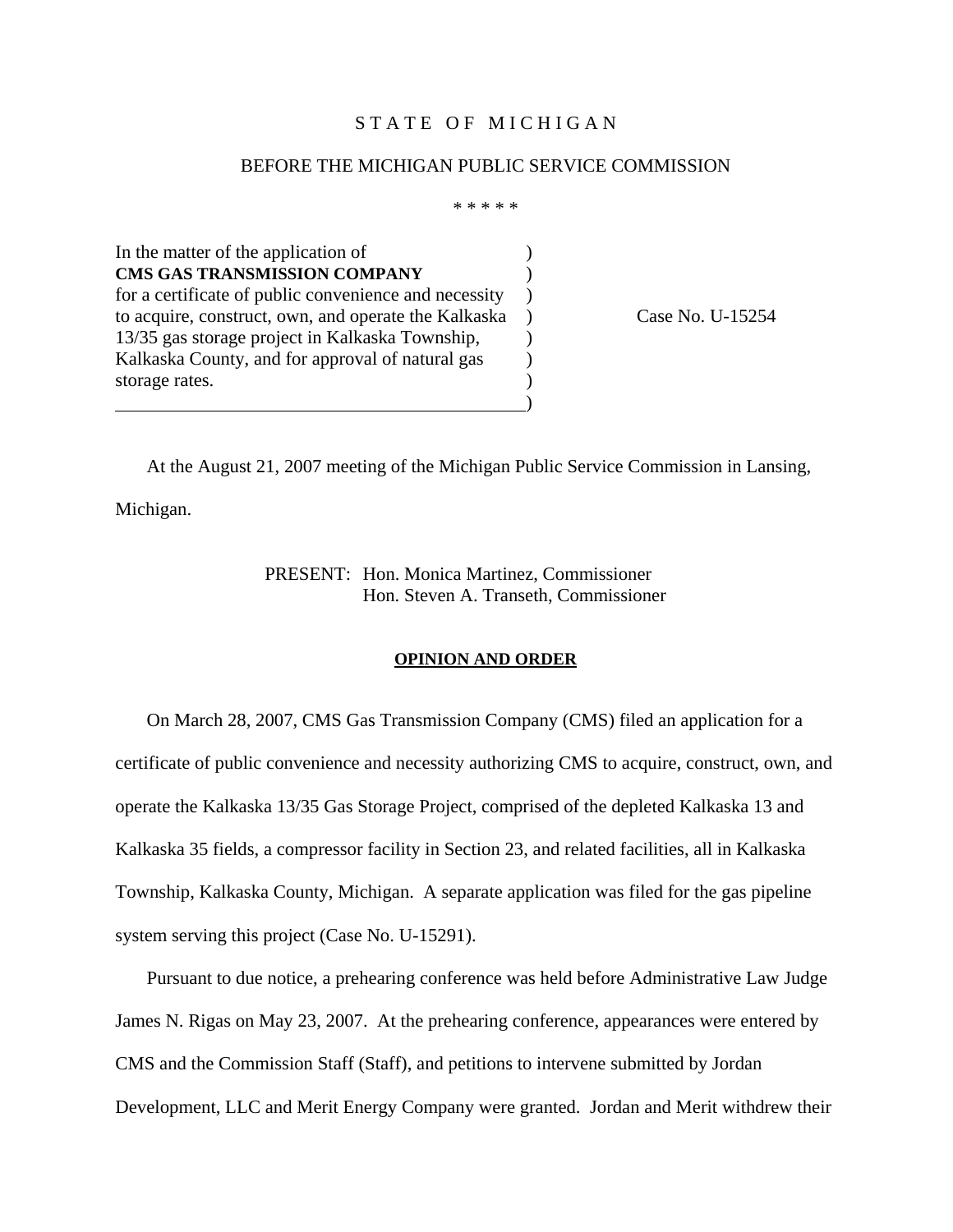petitions on June 27, 2007. Subsequently, the parties entered into a settlement agreement resolving all issues in this case.

 Under the terms of the settlement agreement, attached as Exhibit A, the parties agree that the Kalkaska 13/35 Gas Storage Project and related facilities will be developed in a manner consistent with the Michigan Gas Safety Standards. The parties further agree that CMS shall implement a monitoring and testing program consistent with industry standards and that CMS shall provide the Staff with reports regarding annual volumes injected and withdrawn, inventory data, and pressure data as well as reports regarding any problems with gas storage operations. The parties agree that a certificate of public convenience and necessity should be issued to CMS that authorizes it to acquire, construct, own, and operate the Kalkaska 13/35 Gas Storage Project in Kalkaska Township, Kalkaska County, Michigan.

The Commission FINDS that:

 a. Jurisdiction is pursuant to 1923 PA 238, as amended, MCL 486.251 *et seq*.; 1969 PA 165, as amended, MCL 483.151 *et seq*.; 1909 PA 300, as amended, MCL 462.2 *et seq*.; 1919 PA 419, as amended, MCL 460.51 *et seq*.; 1939 PA 3, as amended, MCL 460.1 *et seq*.; 1969 PA 306, as amended, MCL 24.201 *et seq*.; and the Commission's Rules of Practice and Procedure, as amended, 1999 AC, R 460.17101 *et seq*.

 b. The settlement agreement, attached as Exhibit A, is reasonable and in the public interest and should be approved.

 c. The public convenience and necessity will require CMS to acquire property or property interests for use as a natural gas storage field as depicted in the record.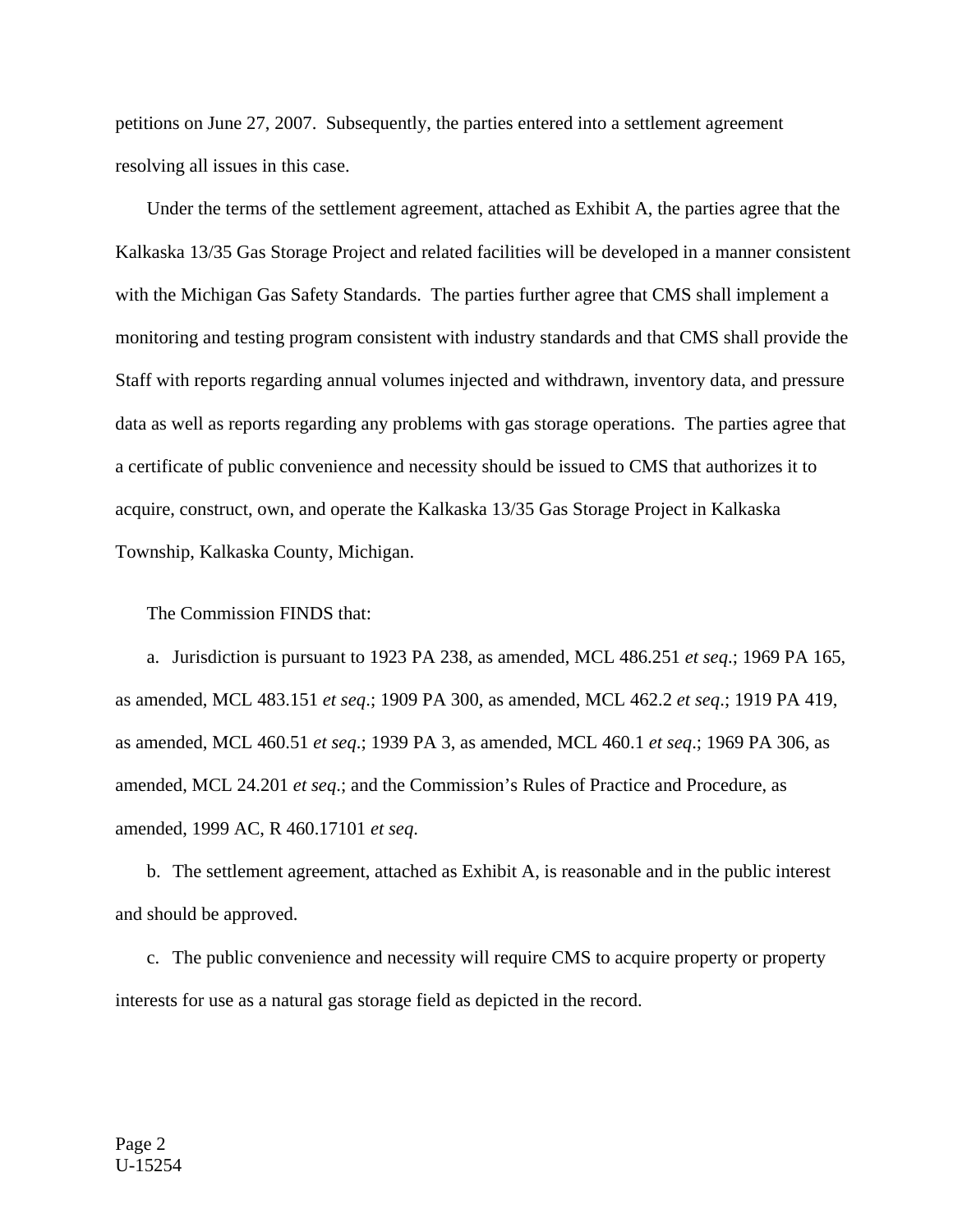d. If constructed and operated in accordance with the record in this proceeding, the proposed Kalkaska 13/35 Gas Storage Project should serve the public convenience and necessity, and will meet the requirements of the Michigan Gas Safety Standards.

 e. When constructed and operated in accordance with the record in this proceeding, the proposed Kalkaska 13/35 Gas Storage Project will be safe for development and operation of gas storage.

 f. CMS should be authorized to charge prevailing rates for storage services from this gas storage project pursuant to the tariff filed in the record as Exhibit A-2.

### THEREFORE, IT IS ORDERED that:

A. The settlement agreement, attached as Exhibit A, is approved.

 B. A certificate of public convenience and necessity is granted authorizing CMS Gas Transmission Company to acquire, construct, own, and operate the Kalkaska 13/35 Gas Storage Project in Kalkaska Township, Kalkaska County as described in the application and subject to the terms and conditions of the settlement agreement and the requirements of Section 2, 1923 PA 238, as amended, MCL 486.252.

 C. CMS Gas Transmission Company shall file, within 30 days, tariff sheets consistent with Exhibit A-2 of the record in this case.

The Commission reserves jurisdiction and may issue further orders as necessary.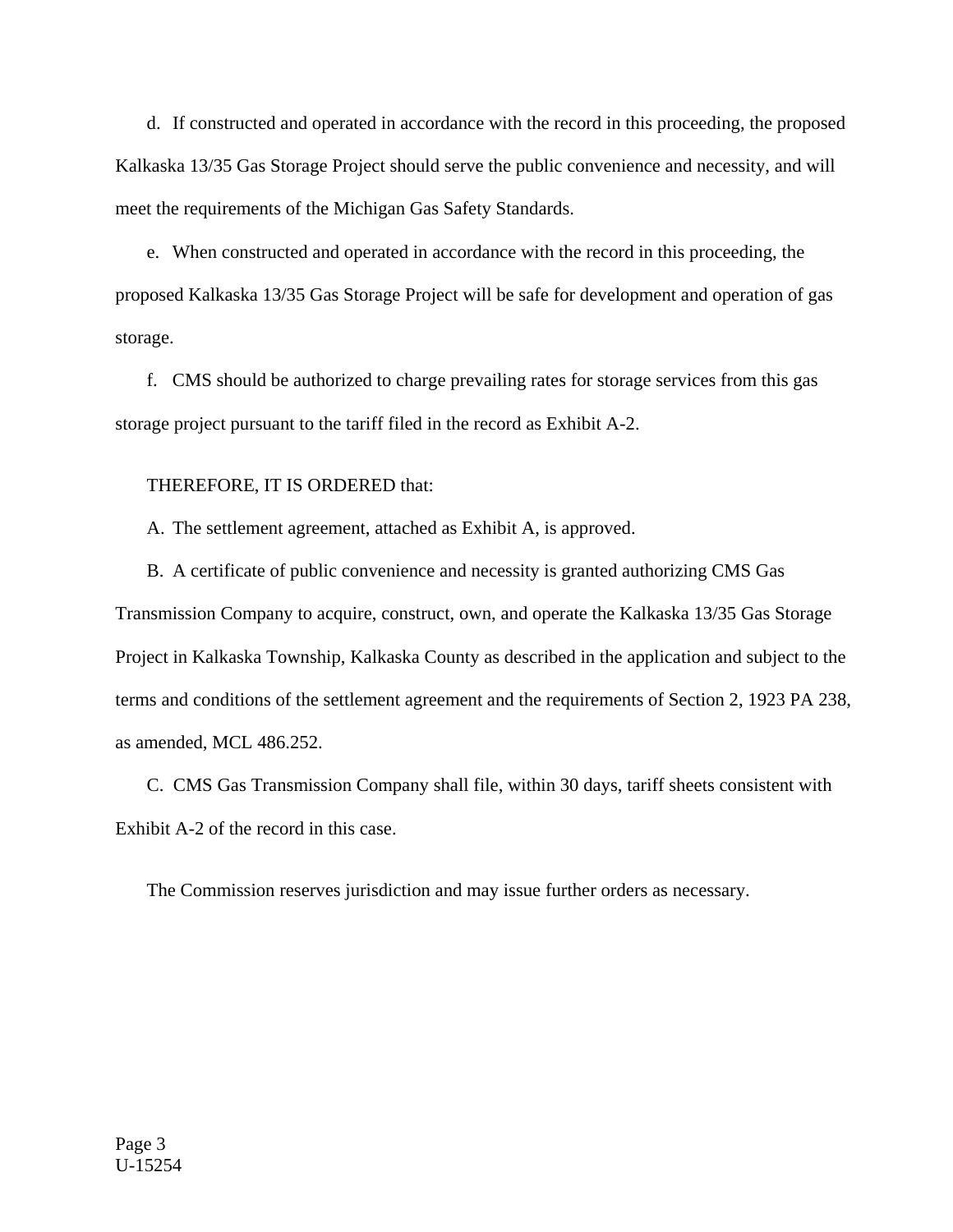Any party desiring to appeal this order must do so in the appropriate court within 30 days after issuance and notice of this order, pursuant to MCL 462.26.

# MICHIGAN PUBLIC SERVICE COMMISSION

( S E A L)

/s/ Monica Martinez Commissioner

/s/ Steven A. Transeth Commissioner

By its action of August 21, 2007.

/s/ Mary Jo Kunkle Its Executive Secretary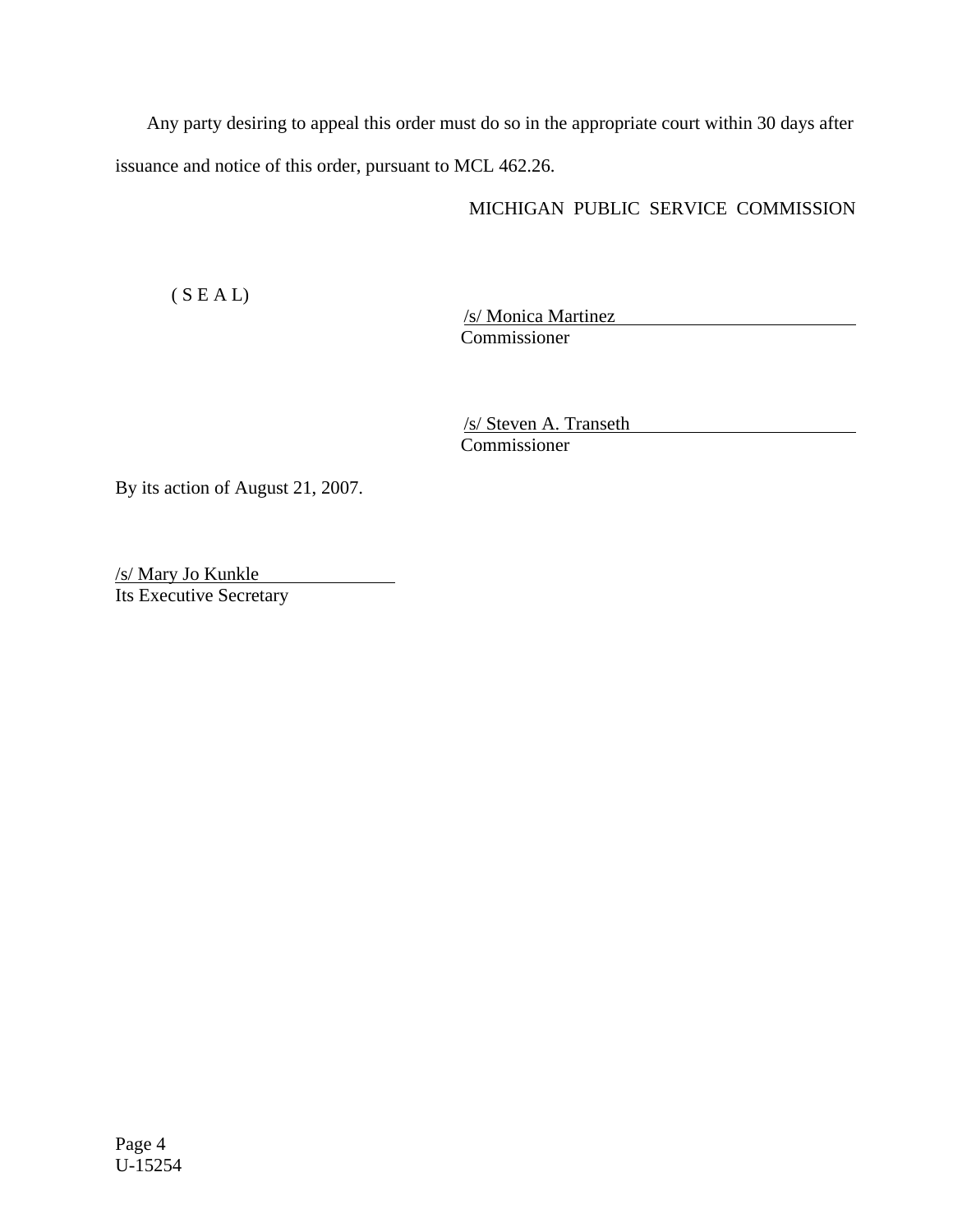Any party desiring to appeal this order must do so in the appropriate court within 30 days after issuance and notice of this order, pursuant to MCL 462.26.

MICHIGAN PUBLIC SERVICE COMMISSION

 $\frac{1}{2}$  , and the set of the set of the set of the set of the set of the set of the set of the set of the set of the set of the set of the set of the set of the set of the set of the set of the set of the set of the set

\_\_\_\_\_\_\_\_\_\_\_\_\_\_\_\_\_\_\_\_\_\_\_\_\_\_\_\_\_\_\_\_\_\_\_\_\_\_\_\_\_

Commissioner

Commissioner

By its action of August 21, 2007.

\_\_\_\_\_\_\_\_\_\_\_\_\_\_\_\_\_\_\_\_\_\_\_\_\_\_\_\_\_\_

Its Executive Secretary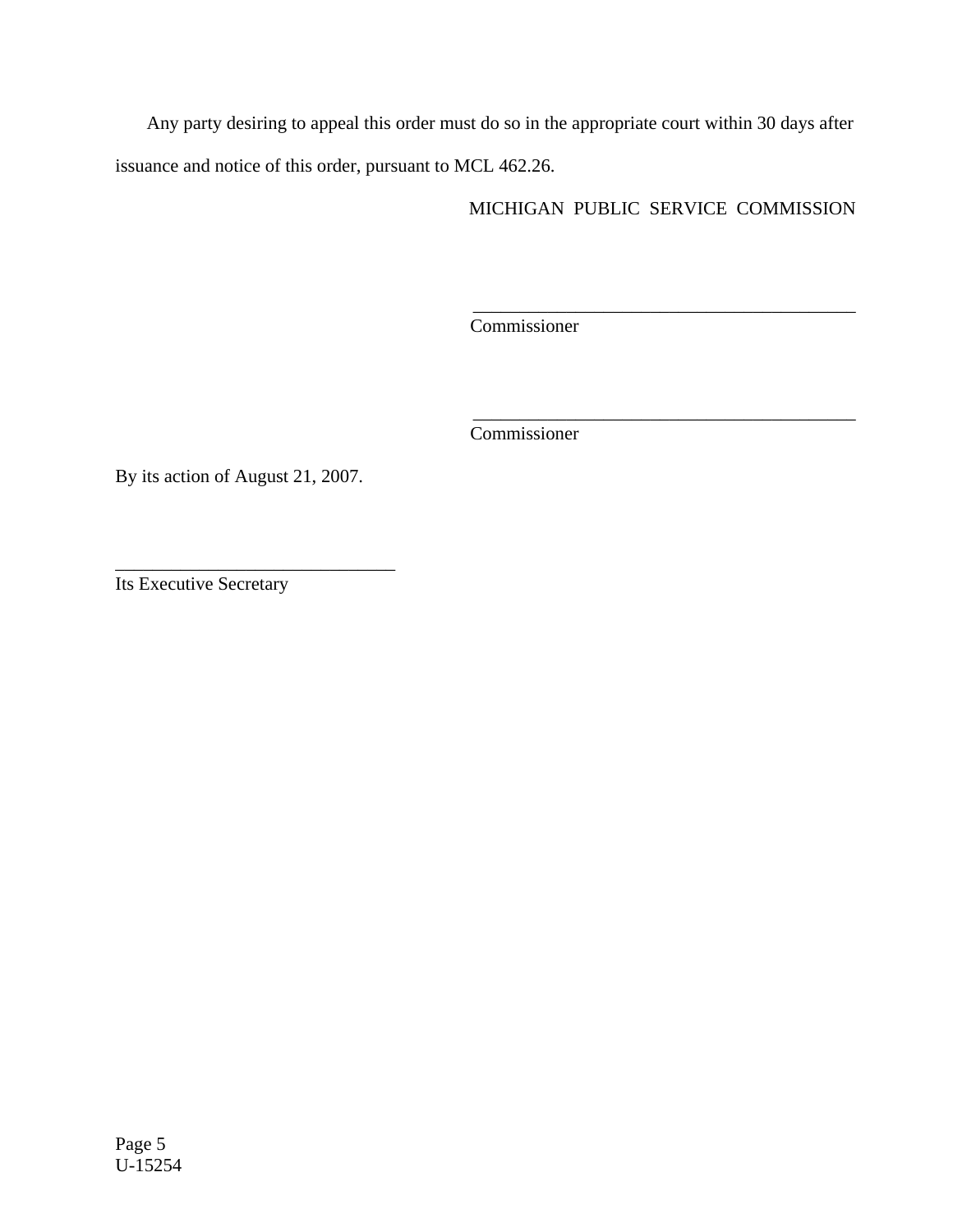### **STATE OF MICHIGAN**

### **BEFORE THE MICHIGAN PUBLIC SERVICE COMMISSION \_\_\_\_\_\_\_\_\_\_\_\_\_\_\_\_\_\_\_\_\_**

In the Matter of the Application of CMS Gas Transmission Company, a Michigan corporation, for a Certificate of Public Convenience and Necessity to acquire, construct, own and operate the Kalkaska 13/35 Gas Storage Project in Kalkaska Township, Kalkaska County, Michigan, and for approval of natural gas storage rates.

/

/

John M. DeVries (P12732) Mika Meyers Beckett & Jones PLC Attorneys for Applicant 900 Monroe Avenue, NW Grand Rapids, MI 49503 Phone: 616-632-8000 E-mail: jdevries@mmbjlaw.com

Case No. U-15254

Angie A. Fadly (P64831) Assistant Attorney General Attorney for MPSC Staff 6545 Mercantile Way, Suite 15 Lansing, MI 48911 Phone: 517-241-6680 E-mail: fadlya@michigan.gov

## **SETTLEMENT AGREEMENT**

On March 28, 2007, CMS Gas Transmission Company ("CMS" or "Applicant"), filed an application for a certificate of public convenience and necessity ("Application") authorizing CMS to acquire, construct, own and operate the Kalkaska 13/35 Gas Storage Project ("Kalkaska 13/35").

On April 24, 2007, the Michigan Public Service Commission ("Commission") issued its Notice of Hearing. CMS presented affidavits of mailing and proof of publication of the Notice of Hearing.

At the May 23, 2007, prehearing, appearances were entered on behalf of CMS, the Commission Staff ("Staff"), Jordan Development, LLC ("Jordan") and Merit Energy Company ("Merit") and the Petitions to Intervene of Jordan and Merit were granted. Jordan and Merit withdrew their interventions on June 27, 2007. The Applicant's pre-filed testimony and exhibits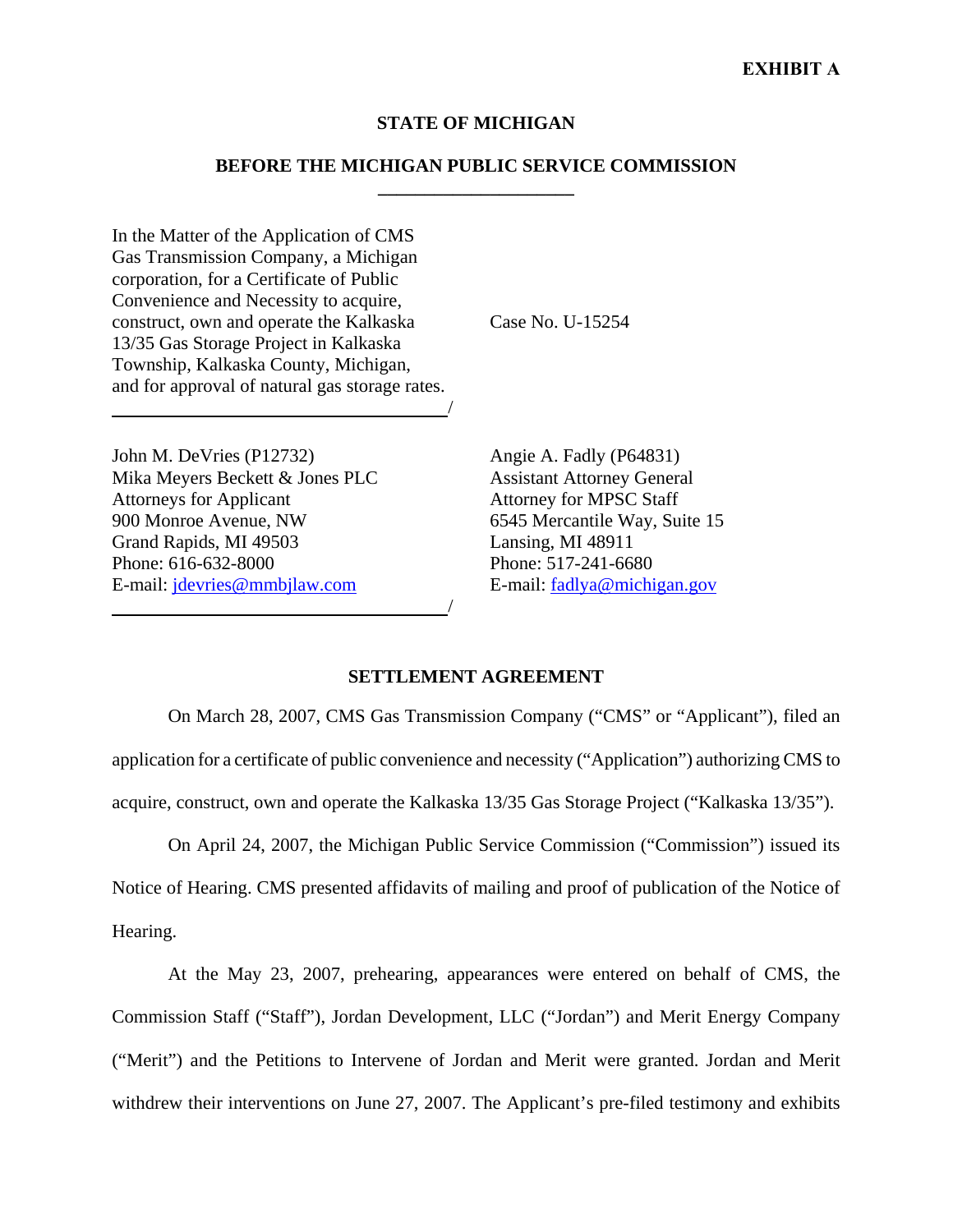were admitted into the record by stipulation of the parties. Based on the record and discussions in this matter, the parties have entered into this Settlement Agreement.

This Settlement Agreement is submitted pursuant to Section 78 of 1969 PA 306, MCL 24.278 and Rule 333 of the Commission's Rules of Practice and Procedure, R 460.17333. By this Settlement Agreement, the parties agree and stipulate as follows:

1. Applicant is a Michigan corporation incorporated pursuant to 1923 PA 238, as amended, MCL 486.251 *et seq*., and 1972 PA 284, MCL 450.1101 *et seq*.

2. The Kalkaska 13/35 Gas Storage Project will be comprised of two existing depleted gas reservoirs, the Kalkaska 13 field and the Kalkaska 35 field, located approximately 3 miles apart in Kalkaska Township, Kalkaska County, Michigan which will be operated as an integrated gas storage project. It is estimated that the development of Kalkaska 13/35 will create an incremental 20.5 Bcf of total storage capacity, of which approximately 18.4 Bcf will be classified as working gas capacity and 2.1 Bcf as base gas capacity.

3. The maximum stabilized wellhead pressure for the Kalkaska 13 and Kalkaska 35 fields will be increased in three phases.

a. Kalkaska 13 – In Phase I, the maximum stabilized wellhead pressure will match the field's discovery pressure of 3000 psig, which corresponds to a field pressure gradient of 0.54 psi per foot. In Phase II, the maximum stabilized wellhead pressure will increase to 3500 psig, with a corresponding field pressure gradient of 0.62 psi per foot. In Phase III, the maximum stabilized wellhead pressure will increase to 4000 psig, with a corresponding field pressure gradient of 0.70 psi per foot. After each phase, Applicant will report to Staff.

b. Kalkaska 35 – In Phase I, the maximum stabilized wellhead pressure will match the field's discovery pressure of 3110 psig, which corresponds to a field pressure gradient of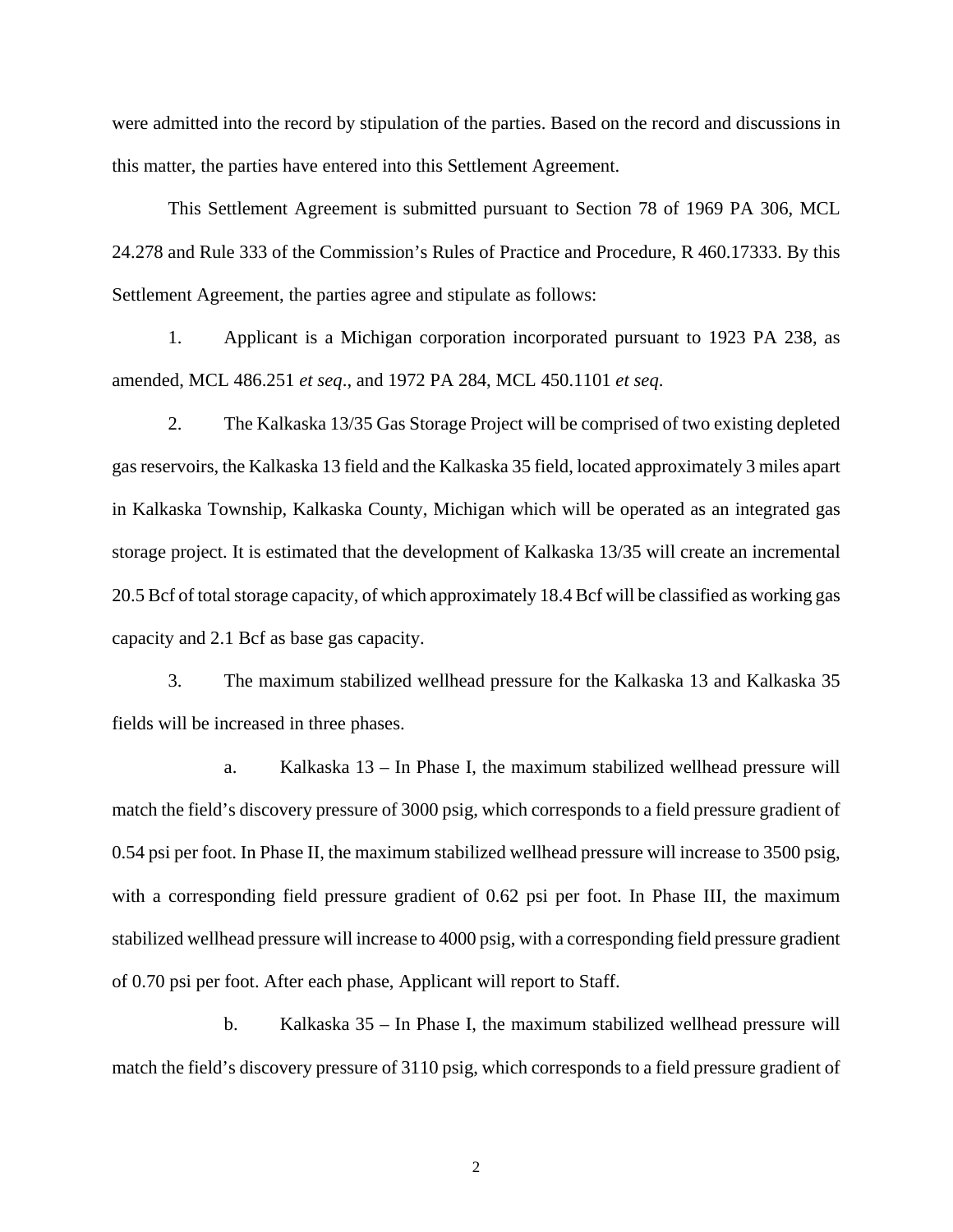0.54 psi per foot. In Phase II, the maximum stabilized wellhead pressure will increase to 3550 psig, with a corresponding field pressure gradient of 0.62 psi per foot. In Phase III, the maximum stabilized wellhead pressure will increase to 4025 psig, with a corresponding field pressure gradient of 0.70 psi per foot. After each phase, Applicant will report to Staff.

4. Storage capacity will also be increased in three phases.

a. Kalkaska 13 – In Phase I, Kalkaska 13 will have a total storage capacity of 12.3 Bcf, of which 11.2 Bcf will be classified as working capacity and 1.1 Bcf classified as base gas capacity. In Phase II, the total capacity will be increased to 14.4 Bcf, of which approximately 13.3 Bcf will be classified as working gas capacity and 1.1 Bcf classified as base gas capacity. In Phase III, the estimated total capacity will be increased to 16.0 Bcf, of which approximately 14.9 Bcf will be classified as working gas capacity and 1.1 Bcf classified as base gas capacity.

b. Kalkaska 35 – In Phase I, Kalkaska 35 will have a total storage capacity of 3.7 Bcf, of which 2.7 Bcf will be classified as working capacity and 1.0 Bcf classified as base gas capacity. In Phase II, the total capacity will be increased to 4.2 Bcf, of which approximately 3.2 Bcf will be classified as working gas capacity and 1.0 Bcf classified as base gas capacity. In Phase III, the estimated total capacity will be increased to 4.5 Bcf, of which approximately 3.5 Bcf will be classified as working gas capacity and 1.0 Bcf classified as base gas capacity.

5. As more fully set forth in the record, Applicant has secured or will secure all the required permits for the well pads and compressor station.

6. Applicant and Staff have agreed that the Storage Field Boundary for the Kalkaska 35 Field is expanded to include the SE 1/4 of the NE 1/4 of Section 35, T27N, R8W, Kalkaska Township, Kalkaska County, Michigan.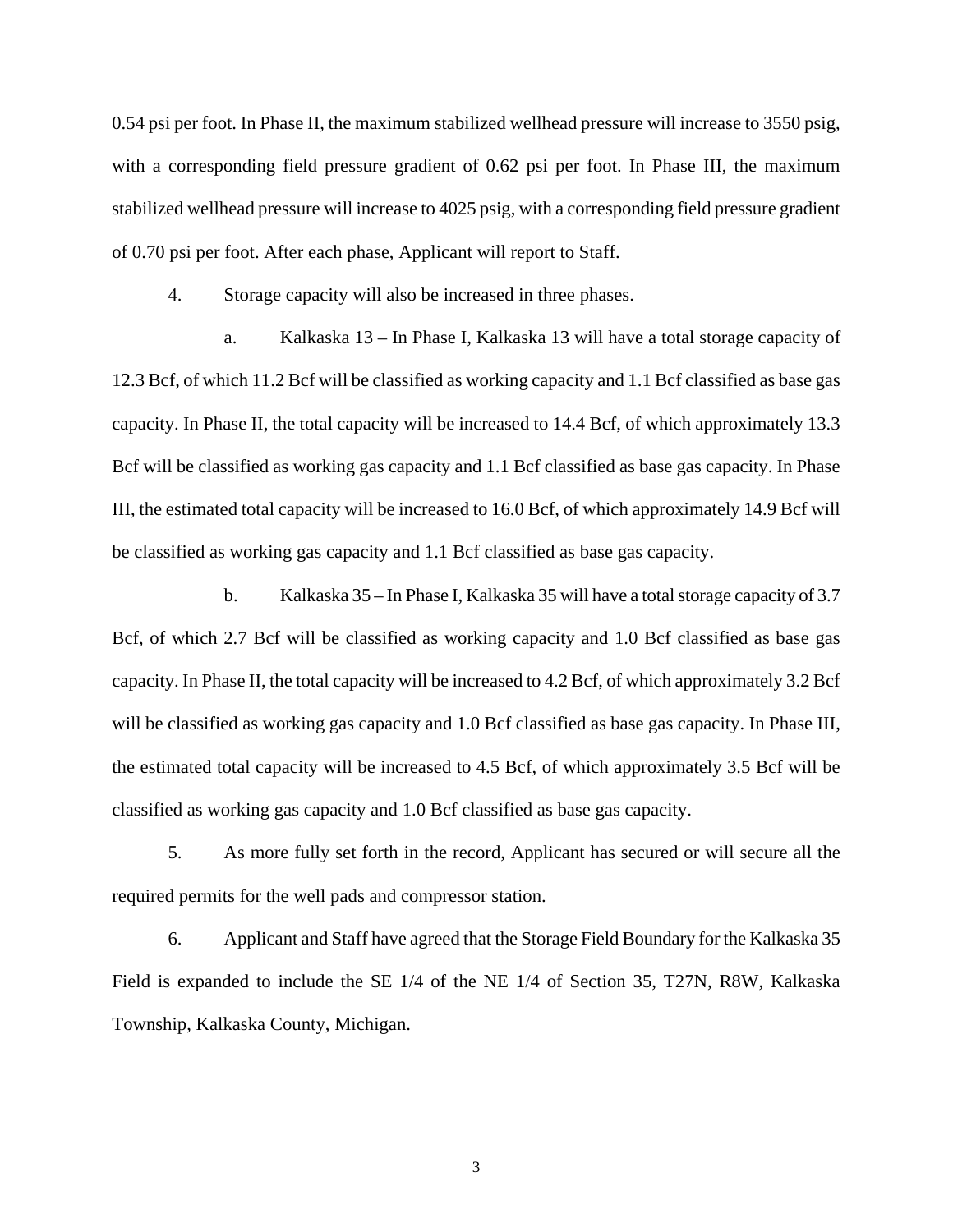7. Applicant has filed a separate application for the pipelines associated with this gas storage project (U-15291).

8. The record shows that the Kalkaska 13/35 Gas Storage Project and related facilities will be developed in a manner consistent with Michigan Gas Safety Standards.

9. The storage services available from Kalkaska 13/35 are to be sold under Applicant's tariff at the prevailing rates pursuant to the tariff filed as Exhibit No. A-2.

10. Applicant has prepared a written environmental impact report ("EIR") for this Project, which is included in the testimony and exhibits in the record. As discussed in the EIR, all necessary permits and clearances required by State and Federal agencies have been or will be acquired, and there are no environmental issues related to the proposed pipeline route.

11. Applicant's testimony and exhibits detail monitoring and testing programs consistent with industry standards which will be followed as part of operations at the Kalkaska 13/35 Gas Storage Project. CMS shall carry out all proposed monitoring and reporting functions and agrees to provide Staff with annual volumes injected and withdrawn, inventory data and pressure data, as well as reports regarding any problems with storage operations including gas migration and wellbore integrity. The water monitoring program will also include a background sampling for benzene, toluene, ethyl benzene, and xylene ("BTEX") and will include BTEX monitoring as long as the storage field produces detectable levels of BTEX in any liquids production.

12. The Staff agrees that the proposed Kalkaska 13/35 Gas Storage Project will serve the public convenience and necessity and if constructed and operated as proposed, will be operated in a safe and reliable manner. Staff has approved the proposed compressor station sound limit (70 dBA at the property line and 45 dBA at 1/4 mile from the property line) as an exception to Staff's typical standard only because of the remote nature of the location of the compressor station.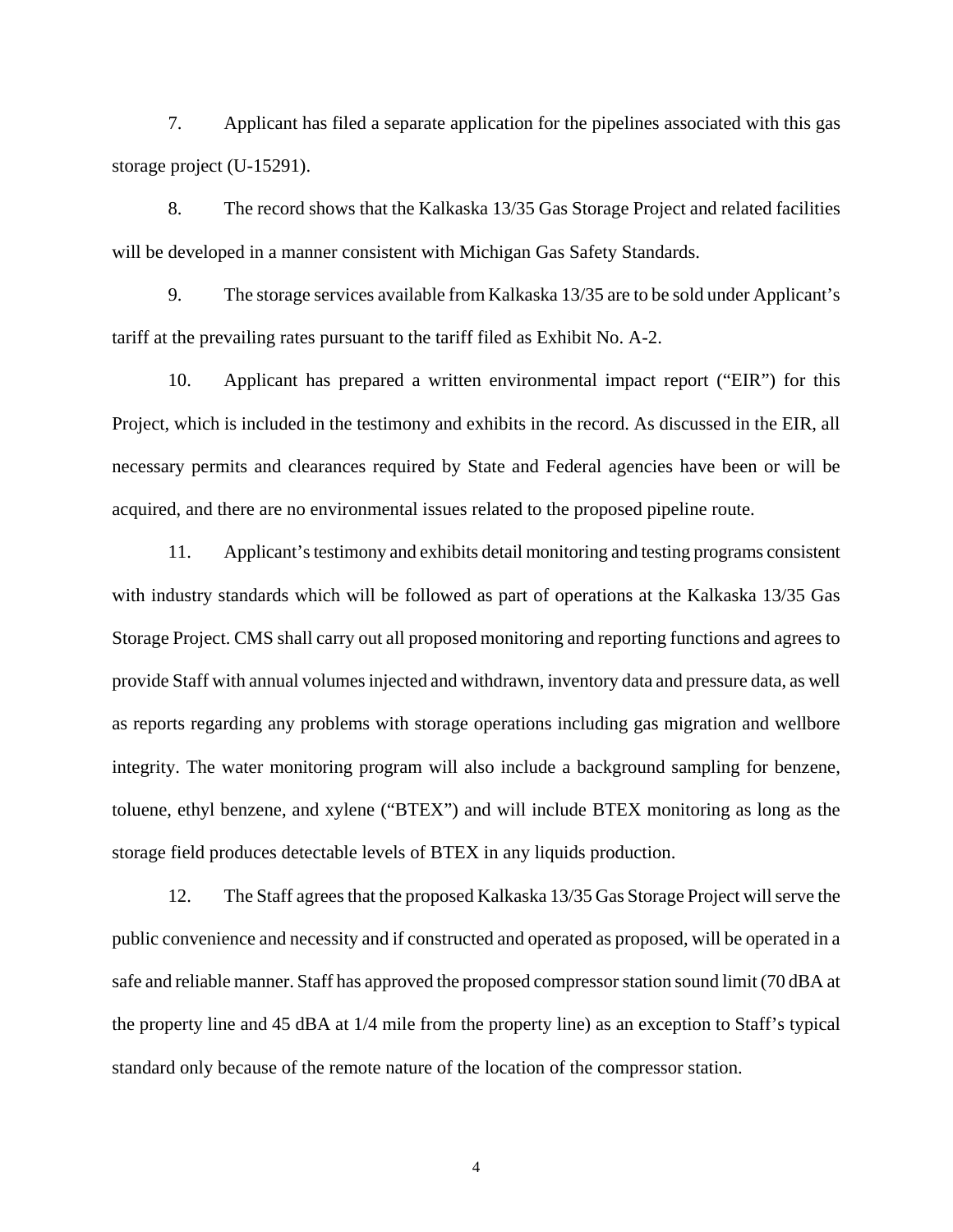13. The parties recommend that the Commission find that the type of construction for the Kalkaska 13/35 Gas Storage Project as described in the record should be approved, that the Commission should find the Kalkaska 13/35 Gas Storage Project facilities will be constructed, maintained and operated in a manner that meets and satisfies the requirements of the Michigan Gas Safety Standards and applicable Commission rules, and that the public convenience and necessity will be served by the Kalkaska 13/35 Gas Storage Project.

14. This Settlement Agreement is without precedential effect and is intended only for the final disposition of the issues in this proceeding. The parties respectfully request the Commission grant approval of this Settlement Agreement. It is the opinion of the parties that this Settlement Agreement will be in the public interest, aid in the expeditious conclusion of this case and minimize the time and expense which would otherwise have to be devoted to this matter by the Commission and the parties.

15. Each party agrees not to appeal, challenge, or contest the certificate approved by the Commission in this case if it is the result of a Commission order accepting and approving this Settlement Agreement without modification.

16. If the Commission does not accept this Settlement Agreement without modification, this Settlement Agreement shall be withdrawn and shall not constitute any part of the record in this proceeding or be used for any other purpose.